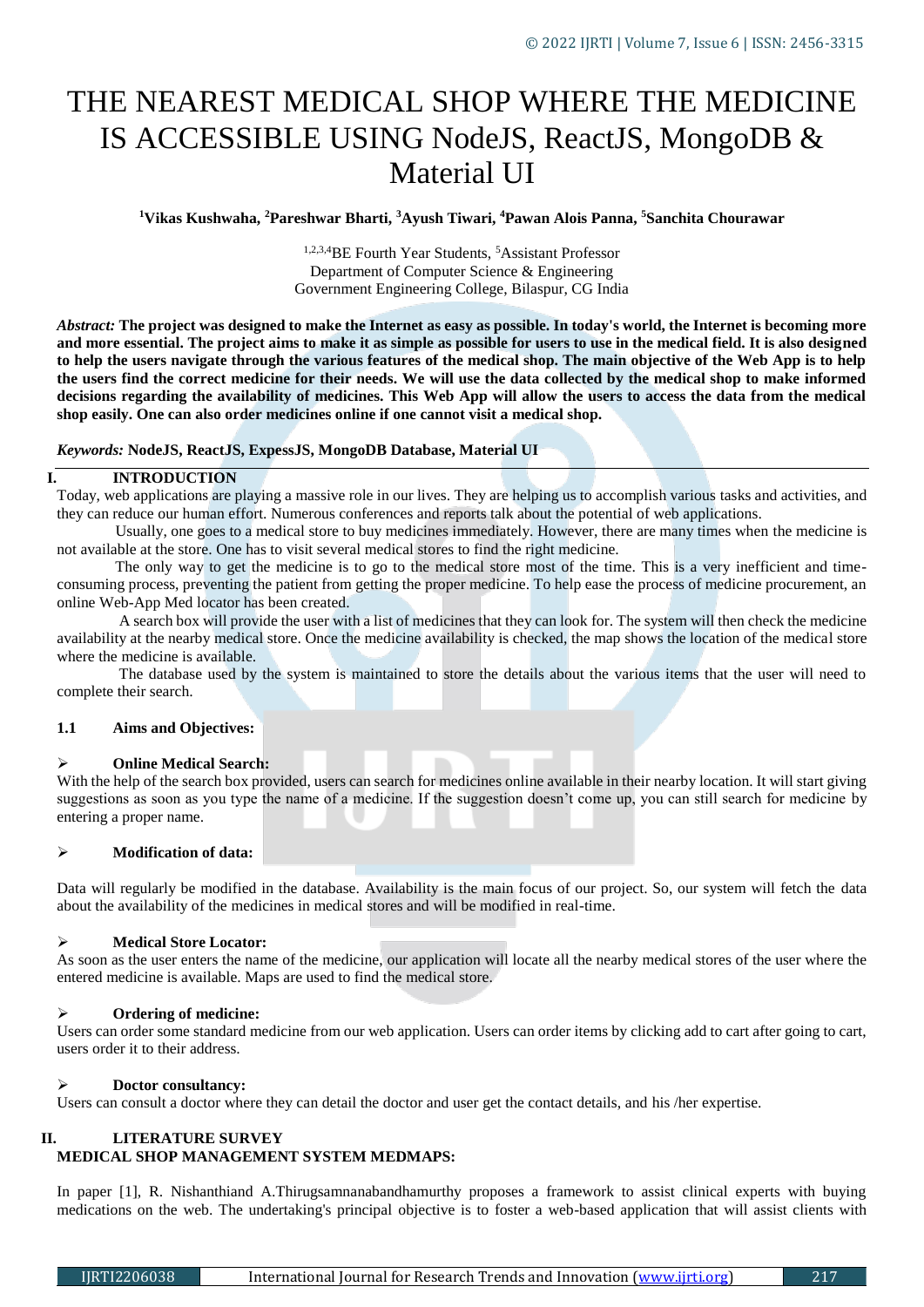working on their day-to-day routines. This application will permit them to deal with different errands connected with the deals and acquisition of medications. The venture's fundamental thought is to mechanize the administration of the clinical store by fostering an application that will permit the clients to look for and purchase the medications from the store. The framework will be completely robotized, and it will permit the clients to deal with their different undertakings connected with the deals and acquisition of meds. It will likewise give a virtual exhibit of different kinds of medication.

## **MOBILE APPLICATION FOR FINDING, MANAGING, AND COMMERCIALIZING PHARMACY**

In paper [2] Nurfarahin Natasya Binti Hamid, Toni Anwar, the most common way of finding medical stores isn't quite so natural as viewing any different stores, mainly to find the medical store that is selling the specific clinical item or the meds that clients are attempting to find. The outcome will be a tedious misuse of cash, assuming they needed to drive all away to some unacceptable medical store. That is where the possibility of this MedMaps: Mobile Application for finding, Managing, and commercializing medical stores is produced from. This application likewise gives medical stores a stage to popularize their store and advance their items. Regarding the public clients, they will likewise deal with their pill utilization consumption by setting a caution that will continuously remind them when to consume the tablets.

## **USING NODE.JS TO BUILD HIGH SPEED AND SCALABLE BACKEND DATABASE SERVER**

In Paper [3], The main thing with a web server is its capacity to deal with different solicitations and client meetings productively. This has a ton to do with the programming language used to compose backend scripts. Node.js is a server-side stage mostly utilized for ongoing applications due to its occasion-driven engineering and non-blocking I/O. Node.js is viewed as multiple times quicker in I/O tasks than servers that utilizations string-driven design. Program execution in various strings requires more memory and calculation. This paper presents the system utilizing node.js to make a profoundly versatile and high-speed backend data set the server for web designers additionally as application designers. Node.js is a great instrument if you would like some very live association and ongoing outcomes. It is prepared to rapidly convey information to/from a web server. It likewise exhibits the utilization of MySQL data sets, for example, Mongo dB in the proposed project work over other customary data sets like MySQL. Consequently, execution of server-side prearranging dialects like PHP and Python were taken into thought while contrasting Node.js.

# **BCRYPT AND BLOWFISH ALGORITHM TO ENCRYPT PASSWORDS**

A few applications send passwords over decoded associations, making them defenseless to capture attempts. To take advantage of this weakness, an aggressor should be appropriately situated to focus on the casualty's organization traffic. This sort of situation typically happens when a client (clients) speaks with the server over a shaky public association Wi-Fi, or an enterprise organization or home network that is imparted to a compromised PC. Thus, putting away passwords in plaintext should never be a choice. All things considered, we might want to supply a one-way street to security by hashing passwords. Notwithstanding, we likewise investigated that hashing alone isn't adequate to alleviate more included assaults like rainbow tables. An improved answer for store passwords is to include salt in the hashing system: adding extra irregular information to the contribution of a hashing capacity that makes every secret word hash one of a kind. The ideal verification stage would incorporate hashing and salting, consistently. Bcrypt was planned and created by Niels Provos and David Mazières upheld the Blowfish figure. bcrypt in which, b for Blowfish and sepulcher for the name of the hashing work used by the UNIX secret phrase framework. Blowfish is a symmetric encryption calculation created by Bruce Schneier to supplant Data Encryption Standard (DES). Blowfish is a 16-round Feistel figure. Its block size is 64-cycle also, and key sizes range from 32 to 448 pieces.

# **III. PROPOSED SYSTEM**

Our venture is essentially an internet-based medical store finder. It is a web application that will take medication names as info and, question the www.healthos.co API which will bring drugs back with their depictions. These names will be displayed to clients furthermore, clients can choose one medication. The chosen medication will be searched through an information base and will give to different medical stores which will have that medication. The medical store can see the graphical report of search scores of various meds.

The following are the future scope for the project:

### **Emergency Delivery:**

In case of an emergency when the user orders the medicine, the delivery partner will be able to deliver the medicine in minimal time.

## **Support Assistant:**

We can add the section of support assistant in which the problems regarding the website will resolve by the support assistant, If a medical store owner or user faces any problem in payment, or stock update, one can contact for human interaction.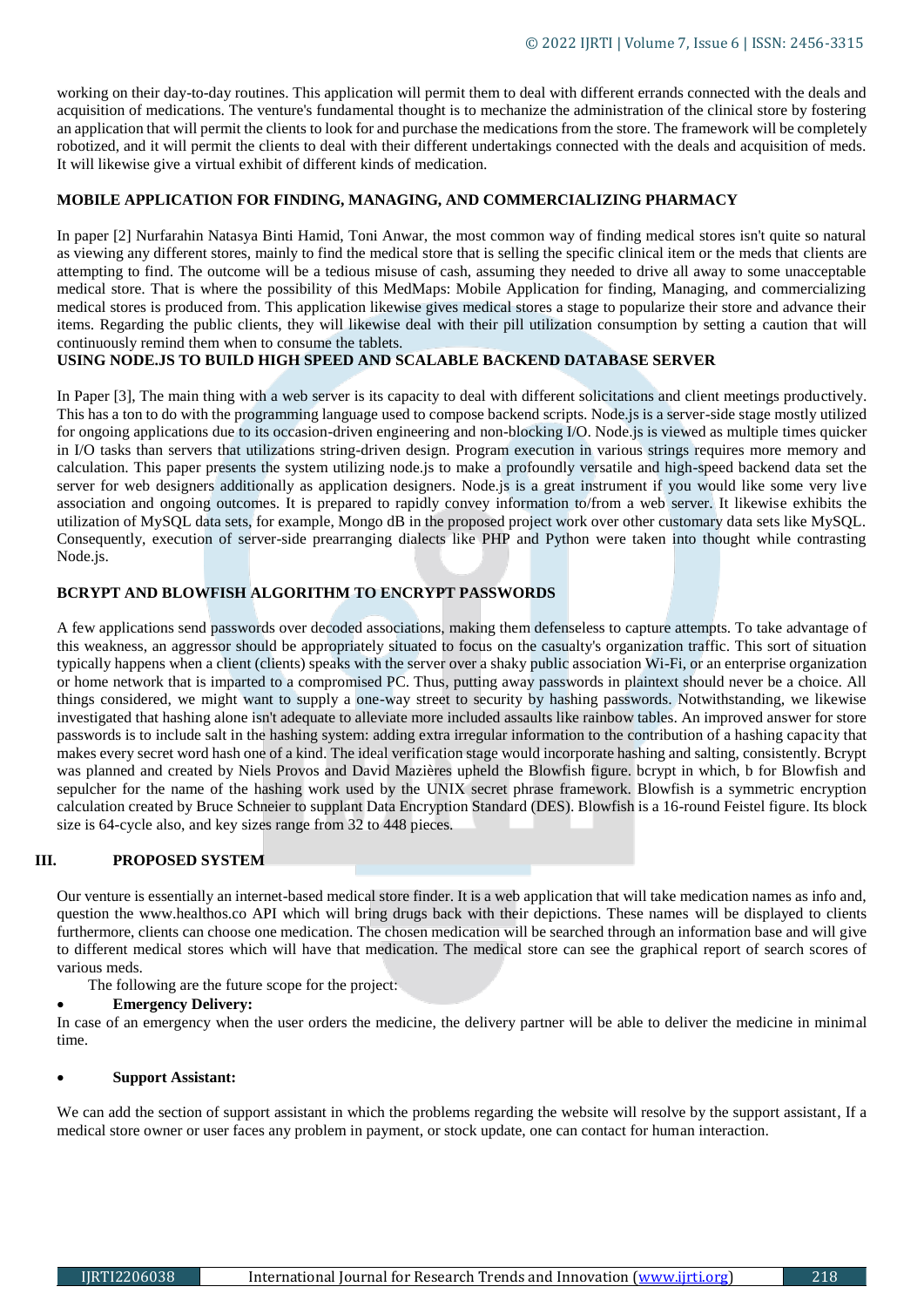# **E-mail Alert:**

When a user or medical store registers on the platform, then an email will be as a unique login id and your hashed password will be stored in a database. But sometimes it may happen that you don't remember the password, our system provides a link to reset the password to a registered email id. Thus, one can easily recover their account and change the password.

## **FLOW CHART**



## **IV. HARDWARE AND SOFTWARE REQUIREMENTS:**

# **SOFTWARE REQUIRED**

- **Operating System:** Linux, Ubuntu, Mac, Windows XP,7, 8, 8.1, 10
- **Front End :** ReactJS, HTML, CSS, Bootstrap
- **Back End :** NodeJS, MongoDB

## **HARDWARE REQUIRED**

- **Processor:** Pentium IV or Above
- **RAM:** 2GB or above
- **Hard Disk:** 50GB or above
- **Input Devices:** Keyboard, Mouse
- **Output Devices:** Monitor

# **V. METHODOLOGY**

 At the point when a client looks through any medication in the Med locator platform, then, at that point, results from the Med locator stage will be displayed to clients in the input dropdown.

 If the client chooses any medicine from the dropdown, the following outcome page will contain every one of the medical stores which will have that medication in their stock.